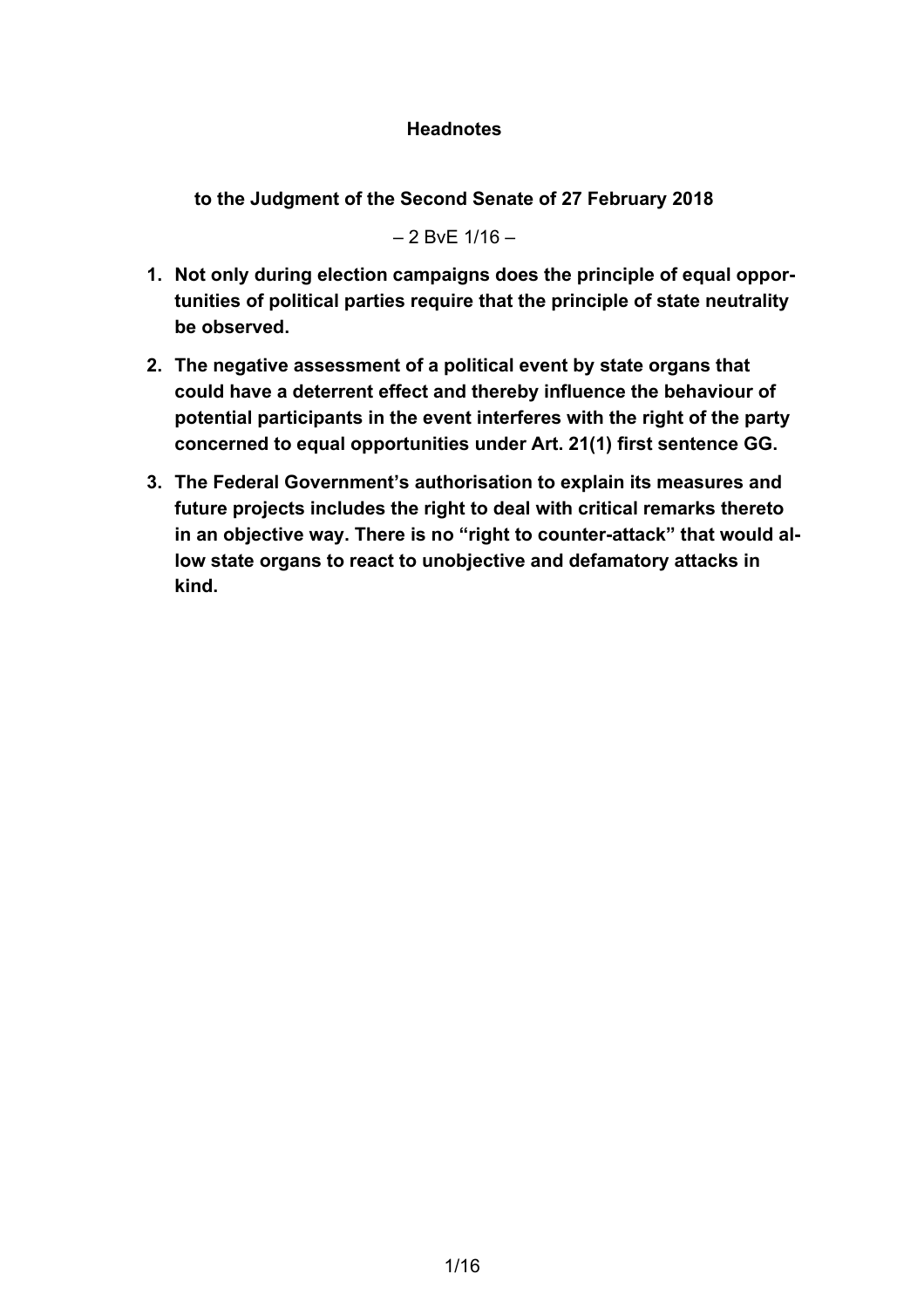# FEDERAL CONSTITUTIONAL COURT

 $-2$  BvE  $1/16 -$ 

Pronounced on 27 February 2018 **Fischböck** *Amtsinspektorin* as Registrar of the Court Registry



# **IN THE NAME OF THE PEOPLE**

## **In the proceedings on the application to declare**

that by publishing press release no. 151/2015 "Red Card for the AfD" on the website of the Federal Ministry of Education and Research, the respondent violated the applicant's rights to equal participation in the political competition and to freedom of assembly under Art. 21(1) first sentence of the Basic Law (*Grundgesetz* – GG),

Applicant: Alternative for Germany (*Alternative für Deutschland* – AfD), represented by the chairpersons, Prof. Dr. Jörg Meuthen and Dr. Alexander Gauland, Schillstraße 9, 10785 Berlin,

– authorised representative: Rechtsanwalt Marc Vallendar, Uhlandstraße 12, 10623 Berlin –

Respondent: Federal Minister of Education and Research, Prof. Dr. Johanna Wanka, Kapelle-Ufer 1, 10117 Berlin,

– authorised representative: Prof. Dr. Joachim Wieland, LL.M., Gregor-Mendel-Straße 13, 53115 Bonn –

the Federal Constitutional Court – Second Senate –

with the participation of Justices

President Voßkuhle,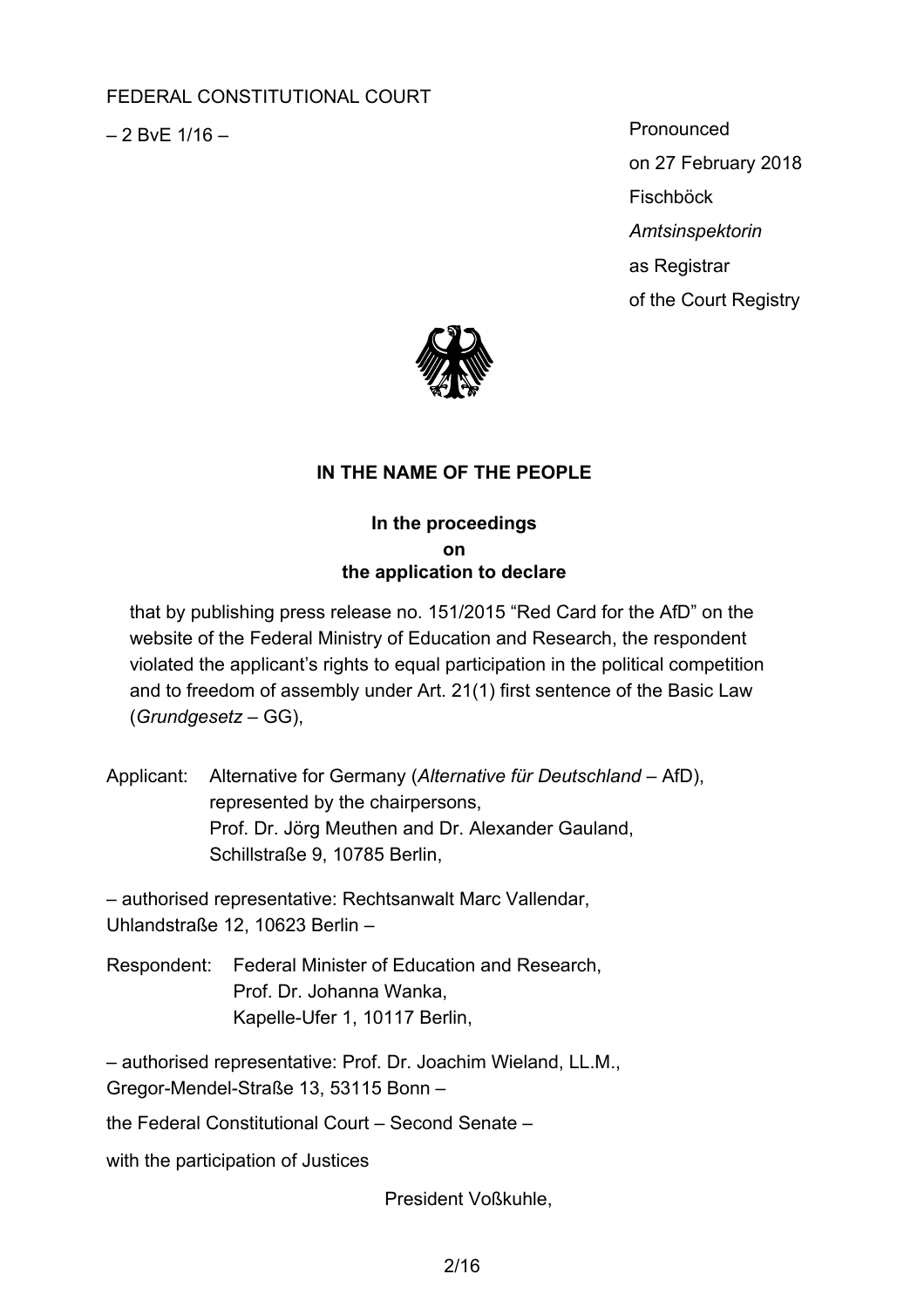Huber, Hermanns, Müller, Kessal-Wulf, König, Maidowski, Langenfeld

held on the basis of the oral hearing of 24 May 2017:

**Judgment:**

**1. By publishing press release no. 151/2015 of 4 November 2015 on the website of the Federal Ministry of Education and Research, the respondent violated the applicant's right to equal opportunities of political parties under Art. 21(1) first sentence of the Basic Law.**

**2. […]**

### **R e a s o n s :**

#### **A.**

The applicant claims that the content of a press release published on the website of the Federal Ministry of Education and Research violates its rights under Art. 21(1) first sentence GG to equal opportunities in the competition of political parties and to freedom of assembly.

1

**I.**

[Excerpt from Press Release No. 10/2018 of 27 February 2018]

The applicant, the party "Alternative for Germany", was the organiser of the assembly "Red Card for Merkel – Asylum Needs Limits!" registered to take place in Berlin on 7 November 2015. With reference to this assembly, the respondent, then Federal Minister of Education and Research, published a press release on the website of her ministry on 4 November 2015. In this press release, she commented on the planned demonstration as follows: "The red card should be shown to the AfD and not to the Federal Chancellor. Björn Höcke and other spokespersons of the party foster the radicalisation of society. Right-wing extremists who openly incite hatred and violence, such as Mr Bachmann, the Head of Pegida (*Patriotische Europäer gegen die Islamisierung des Abendlandes,* Patriotic Europeans against the Islamisation of the Occident), thus receive intolerable support."

[End of excerpt]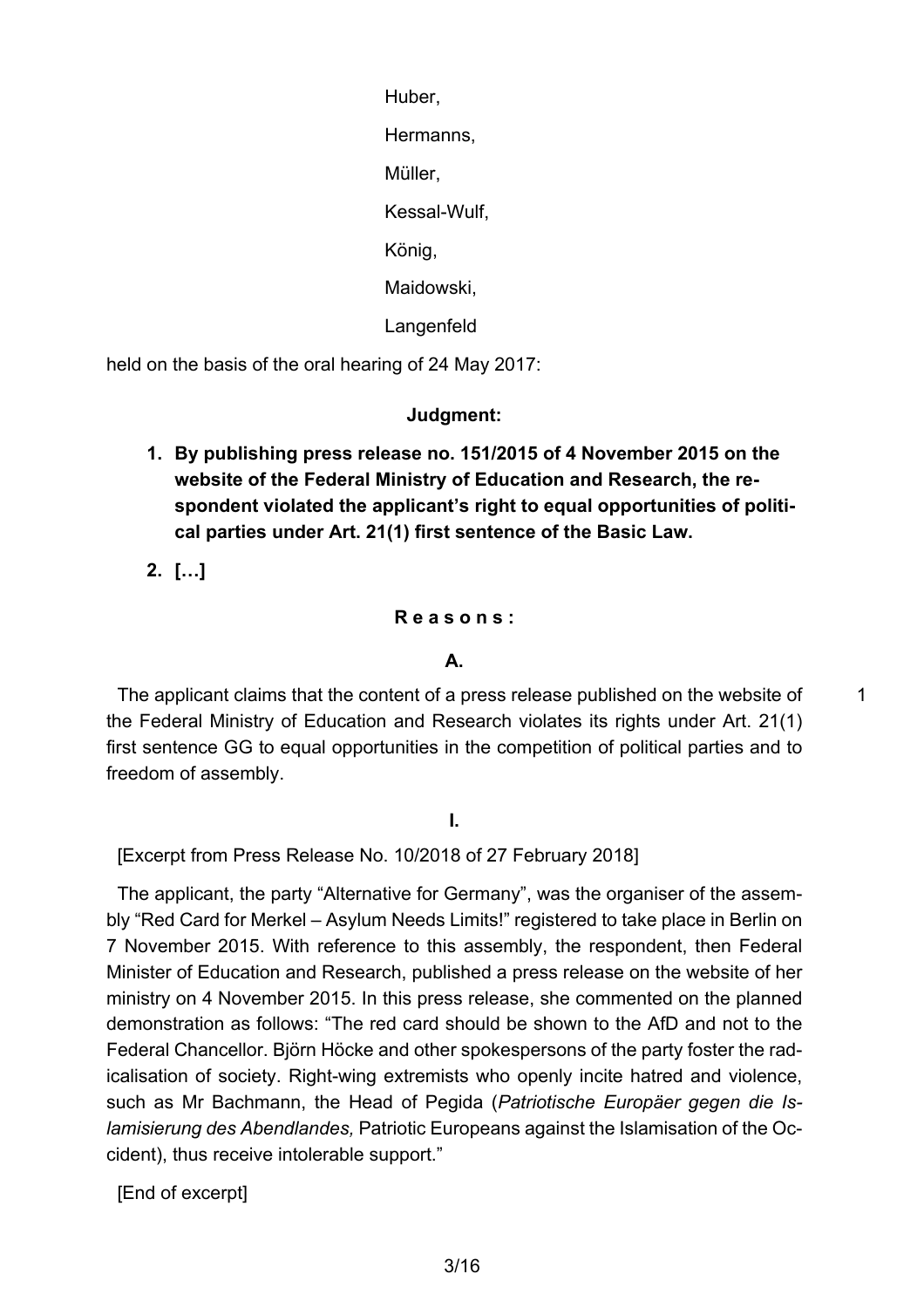26

5 Upon the applicant's application, the Senate, due to the particular urgency of the case pursuant to § 32(7) first sentence of the Federal Constitutional Court Act (*Bundesverfassungsgerichtsgesetz* – BVerfGG), issued a preliminary injunction on 7 November 2015 (Decisions of the Federal Constitutional Court, *Entscheidungen des Bundesverfassungsgerichts* – BVerfGE 140, 225) through three of its Justices. Thereby, the respondent was obliged to temporarily remove the press release from the website of the Federal Ministry of Education and Research. The respondent complied with the obligation.

### **III.**

6 1. In the principal proceedings, the applicant now seeks a declaration that the publication of press release no. 151/2015 violated its rights under Art. 21(1) first sentence GG to equal participation in the political competition and to freedom of assembly.

| a) [].                                                                           | 7         |
|----------------------------------------------------------------------------------|-----------|
| b) $[]$ .                                                                        | $8 - 12$  |
| 2. The respondent requests that the application be rejected, as it is unfounded. |           |
| $[].$                                                                            | $14 - 17$ |
| $3.$ []                                                                          | $18 - 21$ |
| $4.$ [].                                                                         | 22        |
| $5.$ [].                                                                         | 23        |
| В.                                                                               |           |
| $[]$                                                                             | 24-25     |
| C.                                                                               |           |

The application is admissible.

**I.**

27 1. The applicant is a political party that takes part in *Bundestag* and *Landtag* elections on a regular basis. Thus, it is legally able to be a party to *Organstreit* proceedings to the extent that it claims a violation of its right to equal participation in political competition, thereby invoking its particular status under constitutional law described in Art. 21 GG (cf. BVerfGE 4, 27 <30 and 31>; 11, 239 <241 and 242>; 14, 121 <129>; 20, 18 <22 and 23>; 24, 260 <263>; 24, 300 <329>; 44, 125 <136 and 137>; 60, 53 <61>; 73, 40 <65>; established case-law).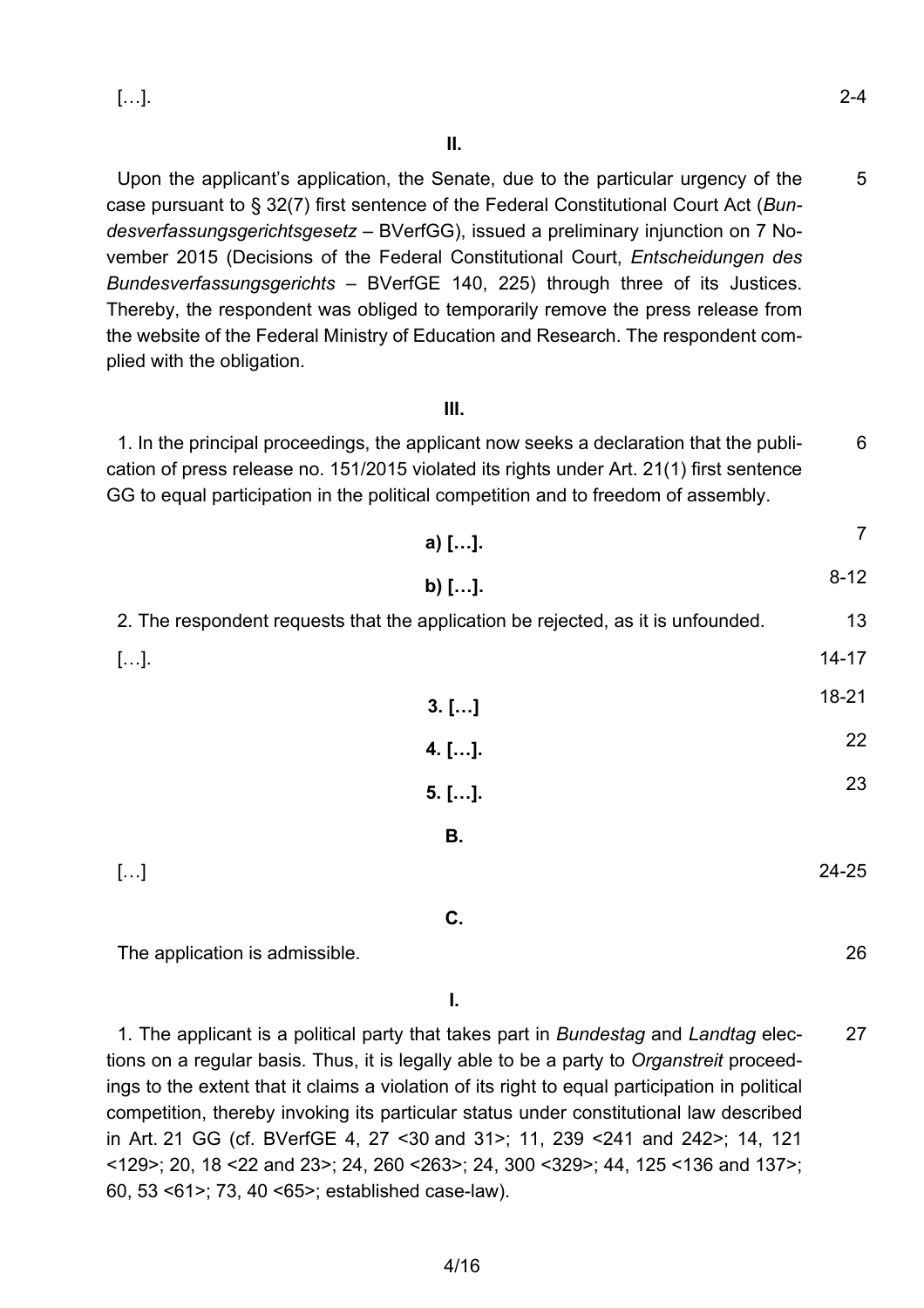28 2. The respondent's legal ability to be party to legal proceedings follows from Art. 93(1) no. 1 GG in conjunction with § 63 BVerfGG. Federal ministers, as parts of the Federal Government – a supreme state organ –, are vested with rights of their own pursuant to the Basic Law (Art. 65 second sentence GG) and the Federal Government's rules of procedure (§§ 9 to 12, 14a of the Rules of Procedure of the Federal Government, *Geschäftsordnung der Bundesregierung* – GOBReg). Therefore, they are "other parties" within the meaning of Art. 93(1) no. 1 GG (cf. BVerfGE 45, 1 <28>; 90, 286 <338>; 138, 102 <107 para. 22>).

29 The fact that pursuant to Art. 69(2) GG, the respondent's tenure of office as a federal minister ended when the 19th German *Bundestag* convened on 24 October 2017 does not lead to the result that the respondent is unable to be a party to the *Organstreit* proceedings. For the purposes of determining the legal ability to be a party to *Organstreit* proceedings, the decisive factor is generally the party's status the moment constitutional proceedings are initiated (cf. BVerfGE 4, 144 <152>; 102, 224 <231>; 108, 251 <270 and 271>; 136, 277 <299 and 300 para. 60>; 139, 194 <220 para. 96>; 140, 115 <138 para. 55>; Federal Constitutional Court, *Bundesverfassungsgericht* – BVerfG, Judgment of the Second Senate of 7 November 2017 – 2 BvE 2/11, para. 162).

#### **II.**

30 The applicant has standing to assert a possible violation of rights (*Antragsbefugnis*) because it cannot be ruled out from the outset that the respondent exceeded the boundaries set by constitutional law to the right of members of the Federal Government to make statements through the press release of 4 November 2015, which is in dispute, and that thereby the applicant's rights under Art. 21(1) first sentence GG to equal participation in the formation of the political will were violated.

31 Insofar as the applicant claims a violation of its right to freedom of assembly (Art. 8 GG) in this context, it cannot directly challenge such violation in *Organstreit* proceedings. In such proceedings, political parties can only assert rights resulting from their particular status under constitutional law. Therefore, the alleged violation of a fundamental right by another constitutional organ can be relevant in *Organstreit* proceedings only to the extent that the party thereby challenges a special treatment that violates the principles of freedom from interference by the state and of equal opportunities (cf. BVerfGE 84, 290 <299>).

32 The applicant has set forth this possible violation: The parties' mandate under constitutional law to participate in the formation of the political will is set out in Art. 21(1) first sentence GG and also covers the protection of communication activities that are typical of political parties. Within the boundaries set by law, parties are free to choose the media they want to use when fulfilling their mandate to participate in the formation of the political will (cf. BVerfGE 121, 30 <57>). Accordingly, Art. 21(1) first sentence GG protects the parties' right to organise an assembly in order to present their political aims, to advertise them and draw attention to them in public discourse. On this ba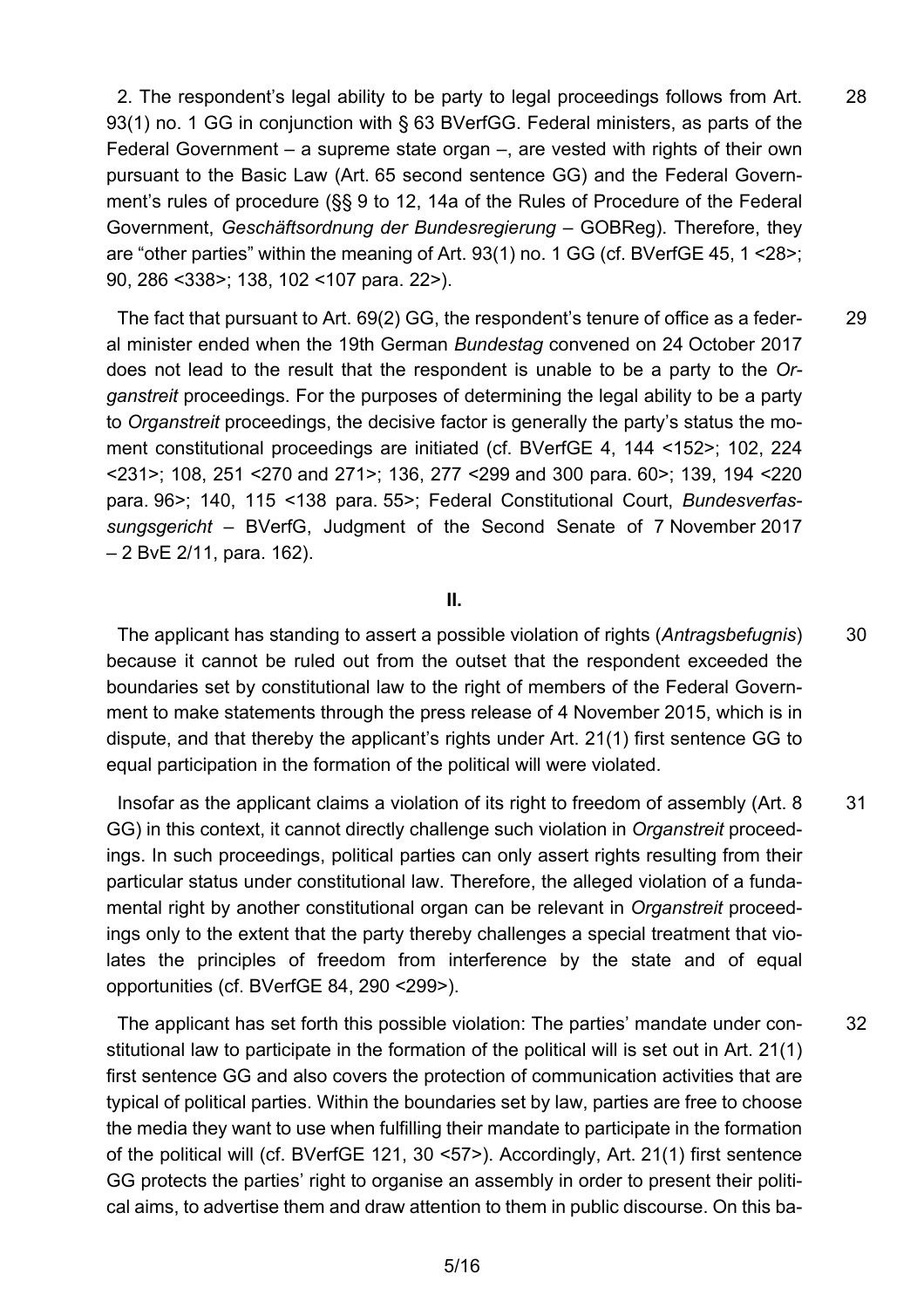sis, it is not ruled out from the outset that the respondent, through her press release of 4 November 2015, influenced the applicant's right to communication activities in a way that violates its right to equal opportunities under Art. 21(1) first sentence GG.

#### **III.**

33 The party has a recognised legal interest in bringing proceedings as is also required in *Organstreit* proceedings (cf. BVerfGE 62, 1 <33>; 67, 100 <127>; 68, 1 <77>; 119, 302 <307 and 308>; 124, 78 <113>; 140, 115 <146 para. 80>; BVerfG, Judgment of the Second Senate of 7 November 2017 – 2 BvE 2/11, para. 178). The recognised legal interest is not precluded by the preliminary injunction issued on 7 November 2015 and the fact that the press release in dispute was thereupon removed from the website of the Ministry […]. The recognised legal interest is also not precluded by the fact that the demonstration organised by the applicant to which the press release had referred has meanwhile taken place […] or that the respondent's tenure of office as a federal minister has ended pursuant to Art. 69(2) GG.

| $1.$ [] | 34 |
|---------|----|
| $2.$ [] | 35 |
| $3.$ [] | 36 |
| IV.     |    |

37

39

[…]

**D.**

38 The application is well-founded. The publication of press release no. 151/2015 on the website of the Federal Ministry of Education and Research violates the applicant's right to equal opportunities to participate in political competition under Art. 21(1) first sentence GG.

The principle of equal opportunities following from Art. 21(1) first sentence GG covers the right of political parties to participate in the formation of the political will of the people through demonstrations and assemblies (1.) It is generally incompatible with this principle if state organs one-sidedly influence the announcement or organisation of political demonstrations (2.) As far as the Federal Government exercises its power to inform and to maintain public relations, it must observe the principle of neutrality of state organs (3.) This does not rule out countering criticism levelled at its policies; in doing so, however, it is restricted to informing about its work in an objective way and to dealing with objections raised thereto (4.) The same applies if an individual member of the Federal Government takes part in such a debate by using his or her governmental authority (5.).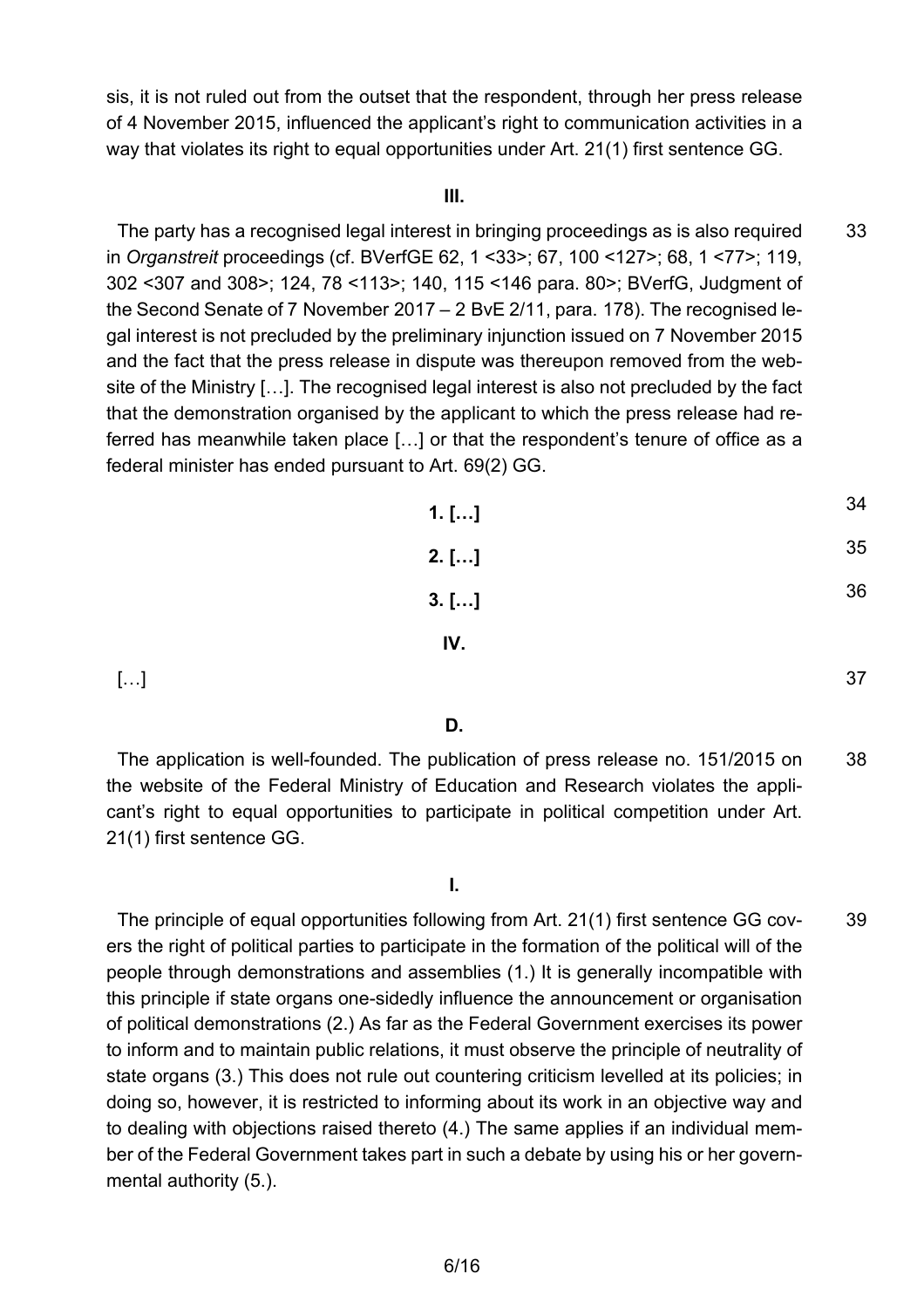40 1. a) In the free democracy under the Basic Law, all state authority is derived from the people, who exercise it in elections and other votes and through specific legislative, executive and judicial organs (Art. 20(1) and (2) GG). Only if they are free can elections and other votes provide democratic legitimation within the meaning of Art. 20(2) GG. This not only requires that the act of voting be free of coercion and undue pressure, but also that voters can reach and pass their judgment in a free and open opinion-forming process (cf. BVerfGE 20, 56 <97>; 44, 125 <139>; 138, 102 <109 para. 27>).

41 b) In modern parliamentary democracy, political parties are of vital importance in this process (cf. BVerfGE 44, 125 <145>; 138, 102 <110 para. 29>). Art. 21 GG expresses this by acknowledging parties as institutions that are necessary under constitutional law for the formation of the political will of the people, and by elevating them to the rank of constitutional institutions. […]. They have a specific function as mediators between state and society. They are units of political action that democracy needs for organising voters in groups capable of acting politically, and thereby enabling them to effectively influence state matters (cf. BVerfGE 11, 266 <273>; 69, 92  $\leq$  110>; 73, 40  $\leq$ 85>; 107, 339  $\leq$ 358 and 359>; 121, 30  $\leq$ 53 and 54>).

42 c) In order to ensure an open formation of the political will as required under constitutional law, it is indispensable that parties participate in political competition as equally as possible. […]. Not only does Art. 21(1) GG guarantee the freedom to establish political parties and their opportunity to participate in the formation of the political will, but also that such participation is based on equal rights and equal opportunities (cf. BVerfGE 44, 125 <139>; 138, 102 <110 para. 29>).

43 d) Within the scope of the freedom of action as guaranteed under Art. 21(1) GG, it is generally left to the parties themselves to decide, in compliance with the statutory requirements, which media or other communication channels they use when fulfilling the constitutional mandate assigned to them (cf. BVerfGE 121, 30 <57>). Therefore, the principle of equal opportunities also includes the parties' right to participate in political competition by organising assemblies. In a free democracy, demonstrations are essential means for expressing opinions, which can have a considerable impact on the formation of the political will of the people. They are an important medium for political competition for the parties – particularly if they are in opposition.

44 2. Equal opportunities to participate in the formation of the political will of the people require that state organs be neutral in the political competition of parties. Accordingly, it interferes with the parties' entitlement to equal opportunities under Art. 21(1) first sentence GG if state organs take a one-sided stand when reacting to the announcement or organisation of political demonstrations.

45 a) The Senate has already decided that state interference with election campaigns to the benefit or detriment of a political party or candidates in the election contradicts the parties' status resulting from Art. 21(1) GG. State organs, as such, must serve everyone and be neutral during election campaigns (BVerfGE 44, 125 <144>). Tak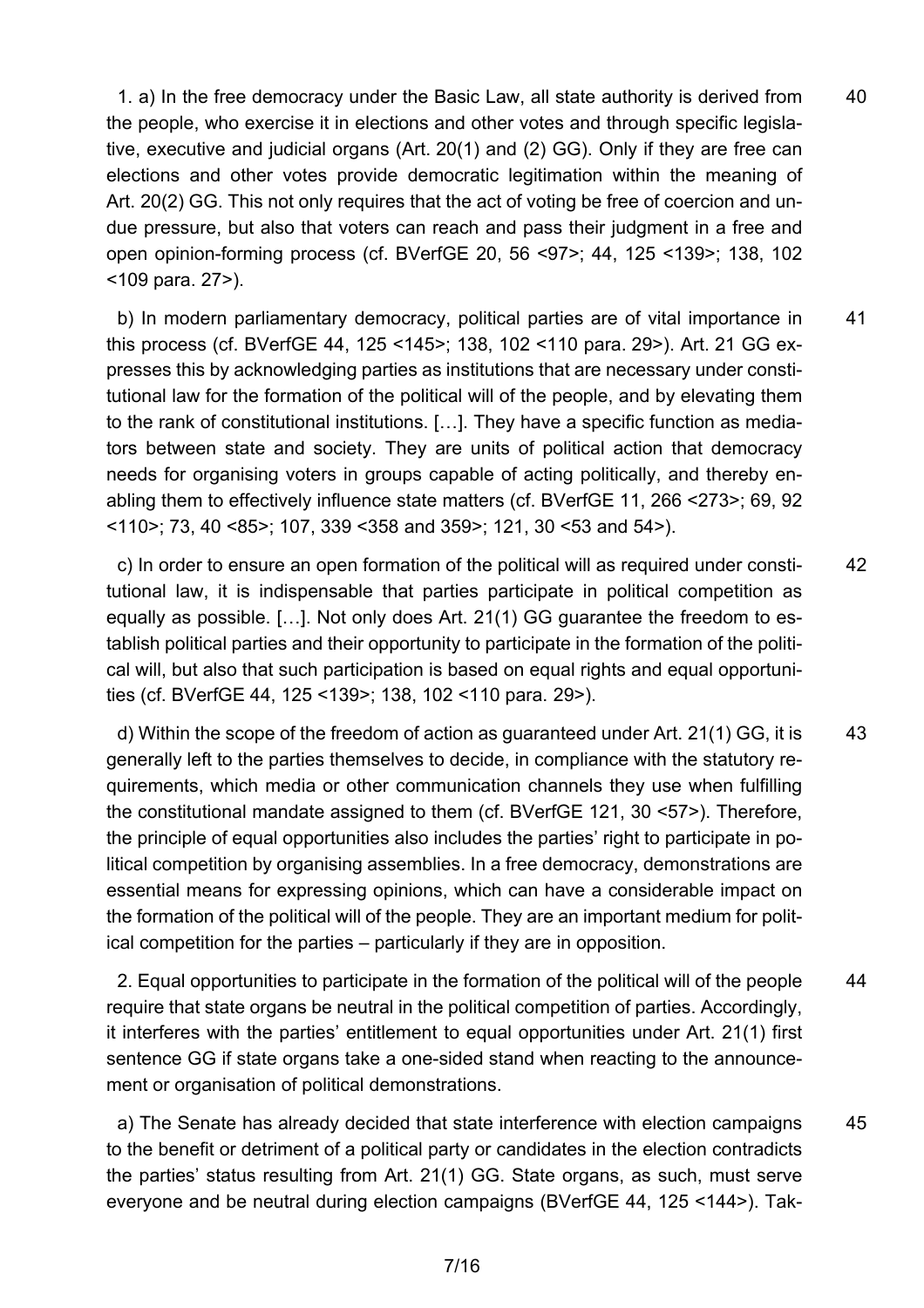ing a one-sided stand during an election campaign violates the neutrality of the state vis-à-vis political parties and the integrity of the formation of the political will of the people in elections and votes (cf. BVerfGE 44, 125 <144>; 136, 323 <333 para. 28>; 138, 102 <110 f. para. 31>).

46 b) Not only during election campaigns does the principle of equal opportunities of political parties require that the principle of state neutrality be observed (cf. BVerfGE 140, 225 <227 para. 9>) because the formation of political opinions is an ongoing process that is not restricted to election campaigns. […]. While political competition between parties intensifies during election campaigns, it is, however, not limited to them, and affects the electoral decisions of voters. There is no need to decide whether the principle of neutrality results in stricter requirements for the behaviour of state organs during election campaigns […]. At any rate, the requirement of state neutrality not only applies to the election process and the preparation of elections (cf. BVerfGE 14, 121 <132 and 133>; 44, 125 <146>; 104, 14 <19 and 20>; 138, 102 <110 para. 30>), but to all activities of parties that are aimed at fulfilling their constitutional mandate under Art. 21(1) first sentence 1 GG (with regard to party donations, cf. BVerfGE 8, 51 <64 and 65>). Art. 21(1) first sentence GG protects the parties' right to equal opportunities in the entire political competition (cf. BVerfGE 140, 225  $227$  para. 9> [...]).

47 c) It is generally not compatible with this if state organs use the announcement or organisation of a political demonstration as an opportunity to take a one-sided stand on the demonstration or on the party organising it, thereby violating the principle of neutrality.

48 aa) This applies if actions of state organs are intended to influence the organisation of political demonstrations or the behaviour of potential participants. If a party organises a political demonstration, it fulfils its constitutional mandate under Art. 21(1) GG. With respect to their obligation to be neutral, state organs must accept this. It is not for them to prompt citizens to participate, or not to participate, in demonstrations announced by political parties (cf. Constitutional Court of Thuringia, *Thüringer Verfassungsgerichtshof* – Thüringer VerfGH, Judgment of 3 December 2014 – VerfGH 2/ 14 –, juris, para. 72). In this context, it not only amounts to an interference with the parties' right to equal participation in political competition if state organs directly call for the boycott of a specific political demonstration (cf. Thüringer VerfGH, Judgment of 8 July 2016 – VerfGH 38/15 –, juris, para. 43), or if they threaten with legal or factual sanctions for participating. As any negative assessment of a political event that could have a deterrent effect and thereby influences the behaviour of potential participants in the event (cf. BVerfGE 140, 225 <228 para. 11>) adversely affects the parties' equal participation in the formation of political will, already such behaviour interferes with the right of the party concerned to equal opportunities under Art. 21(1) first sentence GG.

49 bb) Moreover, it also constitutes an interference with this right if state organs, on oc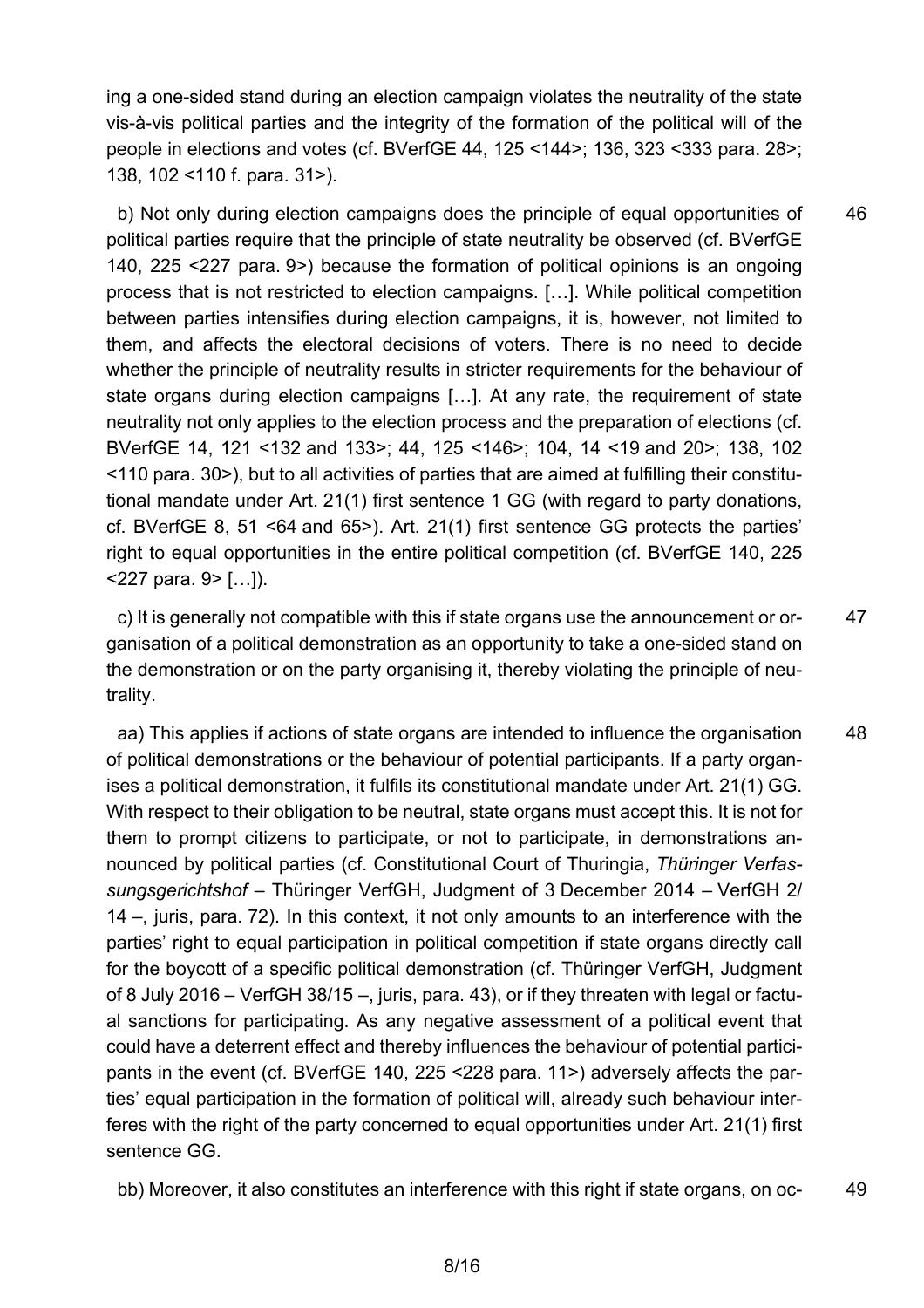casion of a political demonstration, pass negative or positive value judgments on the party organising it. Also in this respect, the principle of neutrality requires that state organs refrain from openly or covertly advertising to the benefit or detriment of individual parties that compete with each other (cf. BVerfGE 44, 125 <149>).

50 3. If the Federal Government exercises its power to inform and to maintain public relations, it is also not exempt from its obligation to observe the principle of neutrality.

51 a) The Federal Government is the supreme organ of the executive (cf. BVerfGE 9, 268 <282>; 138, 102 <113 para. 39>). It has the responsibility of governance, which it has to fulfil in concert with the other competent constitutional organs (cf. BVerfGE 11, 77 <85>; 26, 338 <395 and 396>; 105, 252 <270>; 105, 279 <301>). This includes the power to inform and to maintain public relations (cf. BVerfGE 138, 102 <114 para. 40>) as an integral part – and thus irrespective of – separate statutory authorisation (cf. in this respect BVerfGE 105, 252 <270>; 105, 279 <304 and 305>). […]. This power comprises the presentation and explanation of government policies regarding measures taken and future projects relevant to current or foreseeable problems. It also includes adequate, objective information about issues immediately concerning citizens and about important matters, even if they are beyond or far prior to the government's own policy-shaping activities (cf. BVerfGE 20, 56 <100>; 44, 125 <147>; 63, 230 <243>; 105, 252 <269>; 105, 279 <302>). In this context, the Federal Government may also give recommendations and warnings (cf. BVerfGE 105, 252 <271>; 105, 279 <306 and 307>).

52 b) It must, however, be considered that the Federal Government's authority, and the state resources at its disposal, put it in a position where it can strongly influence the formation of the political will of the people. This carries the risk that political competition of the parties is considerably distorted and the formation of the political will as a process taking its way from the people to the state organs is reversed (cf. BVerfGE 138, 102 <115 para. 45>).

53 Therefore, it must be accepted as part of the political process in a free democracy, as envisaged under the Basic Law, that government actions have a considerable impact on election prospects of competing political parties (cf. BVerfGE 44, 125 <140>; 138, 102 <114 and 115 para. 44>). This must, however, be differentiated from targeted interference with the competition of political parties by the Federal Government. Even if it makes use of its power to inform and to maintain public relations, the Constitution prohibits the Federal Government from identifying with individual parties or using state means and opportunities to their benefit or detriment (cf. BVerfGE 44, 125 <141 et seq.>; 138, 102 <115 para. 45>).

54 Accordingly, the permissibility of the Federal Government's public relations activities ends where advertising for individual competing political parties begins […].

55 4. Against that background, the Federal Government is entitled to refute attacks against its policies publicly (a); it must, however, observe the required objectivity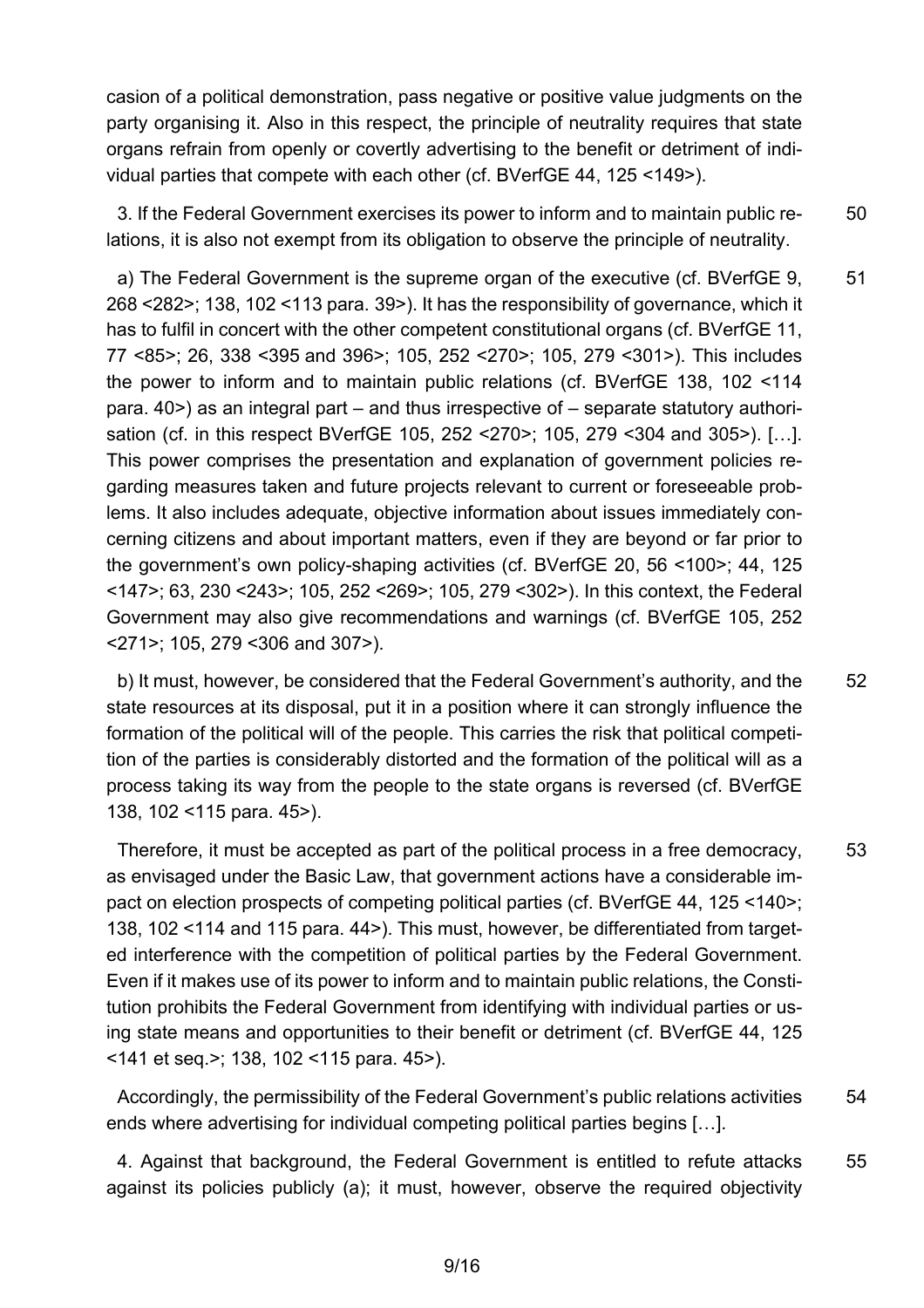when presenting government actions and responding to criticism of such actions (b).

56 a) The Federal Government's authorisation to explain its measures and future projects includes the right to deal with critical remarks thereto in an objective way. In particular, the Federal Government does not have to tolerate attacks on its work that are based on incorrect statements of facts or voiced in an unobjective and defamatory manner […]. Therefore, the Federal Government may react to objections raised against its policies, rectify incorrect statements of facts, and refute unobjective attacks.

57 This also applies inasmuch as political parties attack government policies. […]. Art. 21(1) first sentence GG does not protect political parties from the Federal Government's dealing with criticism raised against its actions in an objective way (cf. Thüringer VerfGH, Judgment of 8 June 2016 – VerfGH 25/15 –, juris, para. 101).

58 b) Also in these cases, however, the Federal Government is obliged under the principle of neutrality to refrain from statements in which it takes a one-sided stand to the benefit or detriment of individual political parties. […].

59 Like all state action, the Federal Government's information and public relations activities are subject to the requirement of objectivity (cf. BVerfGE 57, 1 <8>; 105, 252 <272>). This does not exclude the clear and unequivocal rejection of incorrect representations of facts or of discriminatory value judgments. In contrast, the Federal Government must refrain from making statements which exceed these limits and which are not, in substance, relevant to the criticism of government actions, and which are distorting or disparaging (cf. BVerfGE 44, 125 <149 and 150>; 105, 252 <272 and 273>). Even if they are only made in reaction to criticism, such unobjective, discriminatory or defamatory statements about parties constitute an impermissible one-sided stand in political competition, which violates the principle of equal opportunities under Art. 21(1) first sentence GG (cf. Constitutional Court of the Saarland, *Verfassungsgerichtshof des Saarlandes* – VerfGH des Saarlandes, Judgment of 8 July 2014 – Lv 5/14 –, juris, para. 36; Thüringer VerfGH, Judgment of 8 June 2016 – VerfGH 25/ 15 –, juris, para. 101).

60

There is no "right to counter-attack" that would allow state organs to react to unobjective and defamatory attacks in kind. The respondent is mistaken in assuming that statements made in response to verbal attacks are covered by the principle of neutrality inasmuch and as far as they remain within the frame set by the critical statement. This assumption could have the consequence that the Federal Government would itself be entitled to disseminate incorrect information if its policies were attacked on the basis of incorrect statements. This is precluded by the fact that state organs are obliged to correctly represent facts they refer to (cf. BVerfGE 57, 1 <8>). It is argued that society has developed in such a way that only what is said "loudly" is heard, and that it is unacceptable that a political party claims the right to participate in the public debate in a discrediting manner while at the same time calling for restraint by state organs with regard to their language (cf. VerfGH des Saarlandes, Judgment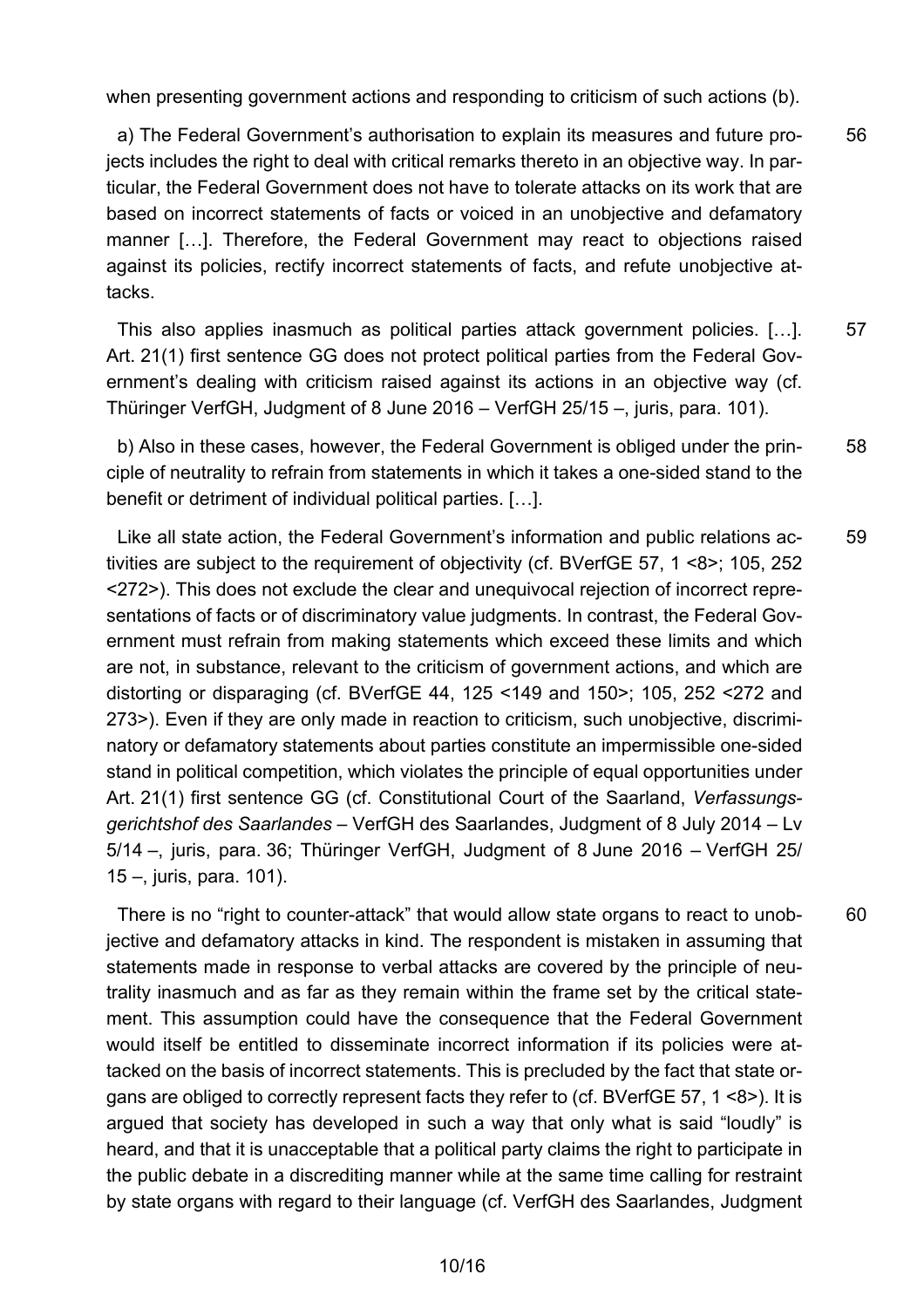of 8 July 2014 – Lv 5/14 –, juris, paras. 42, 45). This, however, does not alter the fact that the principle of equal opportunities under Art. 21(1) first sentence GG generally precludes the disparaging assessment of individual political parties by state organs. In the context of its public relations activities, the Federal Government is limited to informing about government actions, to dealing with the substance of objections raised thereto, and to refuting defamatory attacks. On the basis of the principles of neutrality and objectivity, the Federal Government may not exceed these limits by influencing political competition and the parties participating in it in an evaluative manner – even if its statements are mere reactions.

61 5. a) What applies to the Federal Government in its entirety regarding its right to make statements must also apply to its individual members. Pursuant to Art. 20(3) GG, members of the Federal Government must observe the constitutionally guaranteed principle of equal opportunities of parties in the same way as the Federal Government when exercising their ministerial functions.

62 b) This, however, does not exclude government members from participating in the political debate outside their official functions. Merely assuming government office does not lead to the result that the office holder can no longer be involved in partypolitical activities because this would place parties supporting the government at an unjustified disadvantage (cf. BVerfGE 44, 125 <141>; 63, 230 <243>; 138, 102 <117 paras. 50 et seq.>; Constitutional Court of Rhineland-Palatinate, *Verfassungsgerichtshof Rheinland-Pfalz* – VerfGH Rheinland-Pfalz, Order of 21 May 2014 – VGH A 39/ 14 –, juris, para. 22). It must, however, be ensured that means and opportunities connected with the government function that are not available to the political competitors will not be used.

63 c) It is not contrary to the principle of neutrality that holders of government office are regularly perceived in their dual role as federal ministers and party politicians […]. [The] fact that it is not possible to strictly separate the spheres of "federal minister", "party politician" and "politically active private individual" [does] not [lead to the result that] the principle of neutrality is inapplicable in the ministerial field of activity (cf. BVerfGE 138, 102 <117 and 118 paras. 53 and 54>).

64

Rather, it can be assumed that already carrying out the responsibility of governance, either by the Federal Government in its entirety or by individual ministers, has an influence on the formation of the political will of the people in various ways (cf. *supra* D. I. 3. b) paras. 52 et seq.). Even though this must be accepted as a consequence of the present competitive situation in the political process (cf. BVerfGE 44, 125 <140>; 138, 102 <115 para. 44>), any further influence on the competitive situation by state action must be avoided (cf. BVerfGE 73, 40 <89>; 78, 350 <358>; 85, 264 <287>). Therefore, equal opportunities in political competition are adversely affected if government members, when participating in political debates, use opportunities and means that are open to them due to their government office and that are not available to their political competitors (cf. BVerfGE 138, 102 <118 para. 55>). Accordingly, a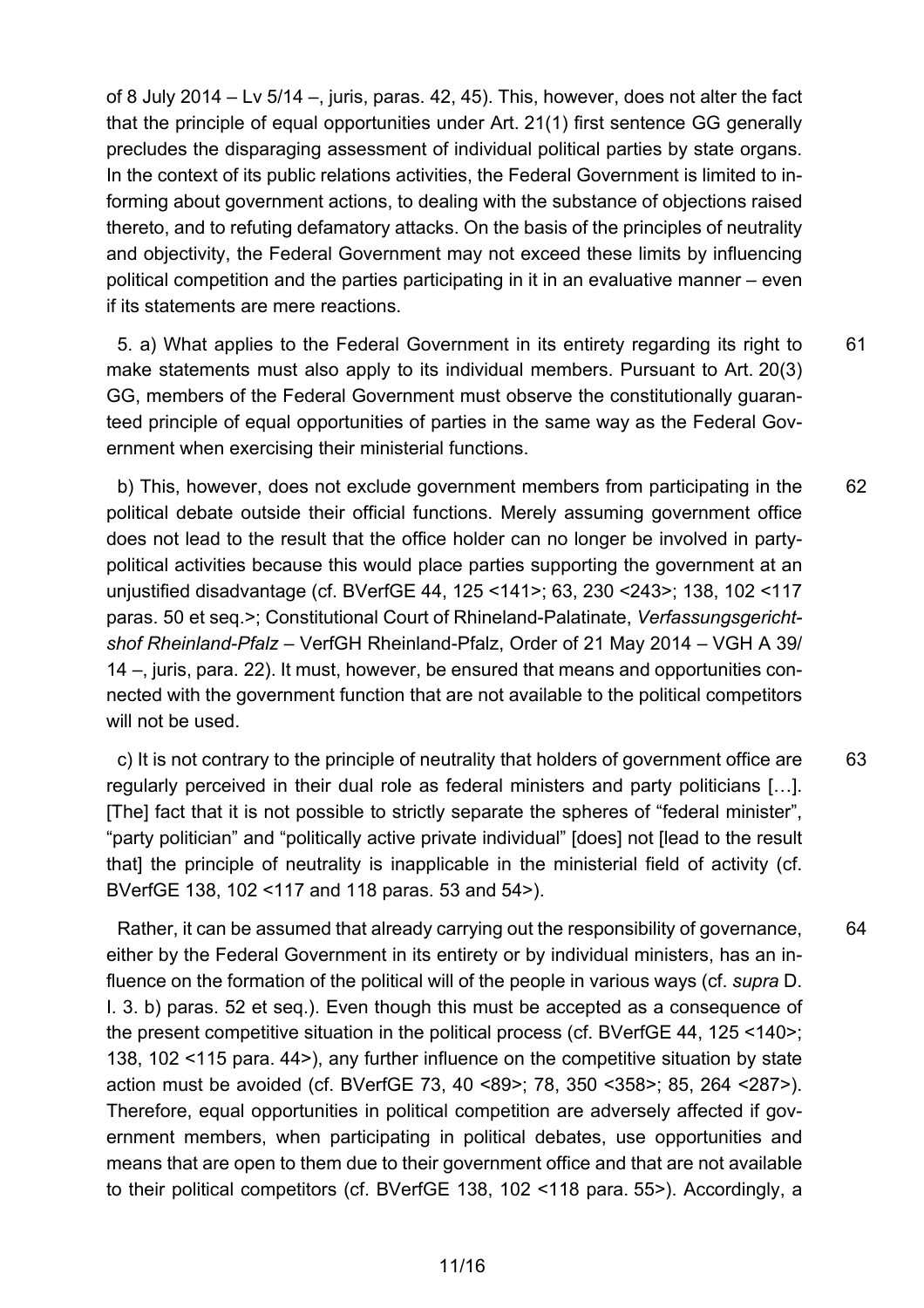statement by which a federal minister takes sides in the political debate violates the principle of equal opportunities of parties and the integrity of the formation of the political will as a process taking its way from the people to the organs of the state, if it is made either using resources connected with ministerial functions or recognisably referring to the government function in order to lend it special credibility or weight derived from the authority of the office (cf. BVerfGE 138, 102 <118 para. 55>). The members of the Federal Government are bound by the principle of neutrality in their official field of activity; this corresponds to an understanding of the office they hold that is expressed in the official oath pursuant to Art. 64(2), Art. 56 GG, according to which the ministerial function must be exercised impartially vis-à-vis everyone and for the well-being of the (entire) German people. However, it is precluded for constitutional reasons that the authority of government functions or of the resources connected with them are specifically used for taking sides in political competition.

d) In this respect, it cannot be argued that applying the principle of neutrality to statements made in an official government capacity makes it more difficult for members of the Federal Government to exercise their responsibility towards Parliament and results in a "depoliticisation" of government actions […]. Such a line of argument fails to take into consideration that the principle of neutrality does not prevent the Federal Government and its members from informing about political projects and measures and, in compliance with the requirement of objectivity, from refuting attacks and objections (cf. *supra* D. I. 4. paras. 55 et seq.). […]. The principle of neutrality merely prevents members of the Federal Government from taking a one-sided stand when exercising government functions, or from using the specific means and opportunities of the ministerial functions when participating in the general political competition.

65

66 e) It is erroneous to assume that a difference between ministerial statements which are subject to the principle of neutrality and those which are not appears artificial and remote from everyday life and cannot be made with a sufficient degree of legal certainty either […]. Whether a government member made a statement in exercise of his or her function as a minister must be determined with regard to the circumstances of each individual case (cf. BVerfGE 138, 102 <118 para. 56>; VerfGH Rheinland-Pfalz, Order of 21 May 2014 – VGH A 39/14 –, juris, para. 25). The Senate has developed criteria to that end that facilitate differentiating the use of the authority of the government function, and of the resources connected with it, on the one hand from mere participation in the political debate on the other hand (cf. BVerfGE 138, 102 <118 et seq. paras. 57 et seq.>). In doing so, the Senate has clarified in particular that government authority is relied on if office holders make official statements in the form of official publications, press releases or on the official website of their portfolio, or if state symbols and national emblems are used (cf. BVerfGE 138, 102 <118 and 119 para. 57> […]). […].

67 According to these standards, the respondent violated the applicant's right to equal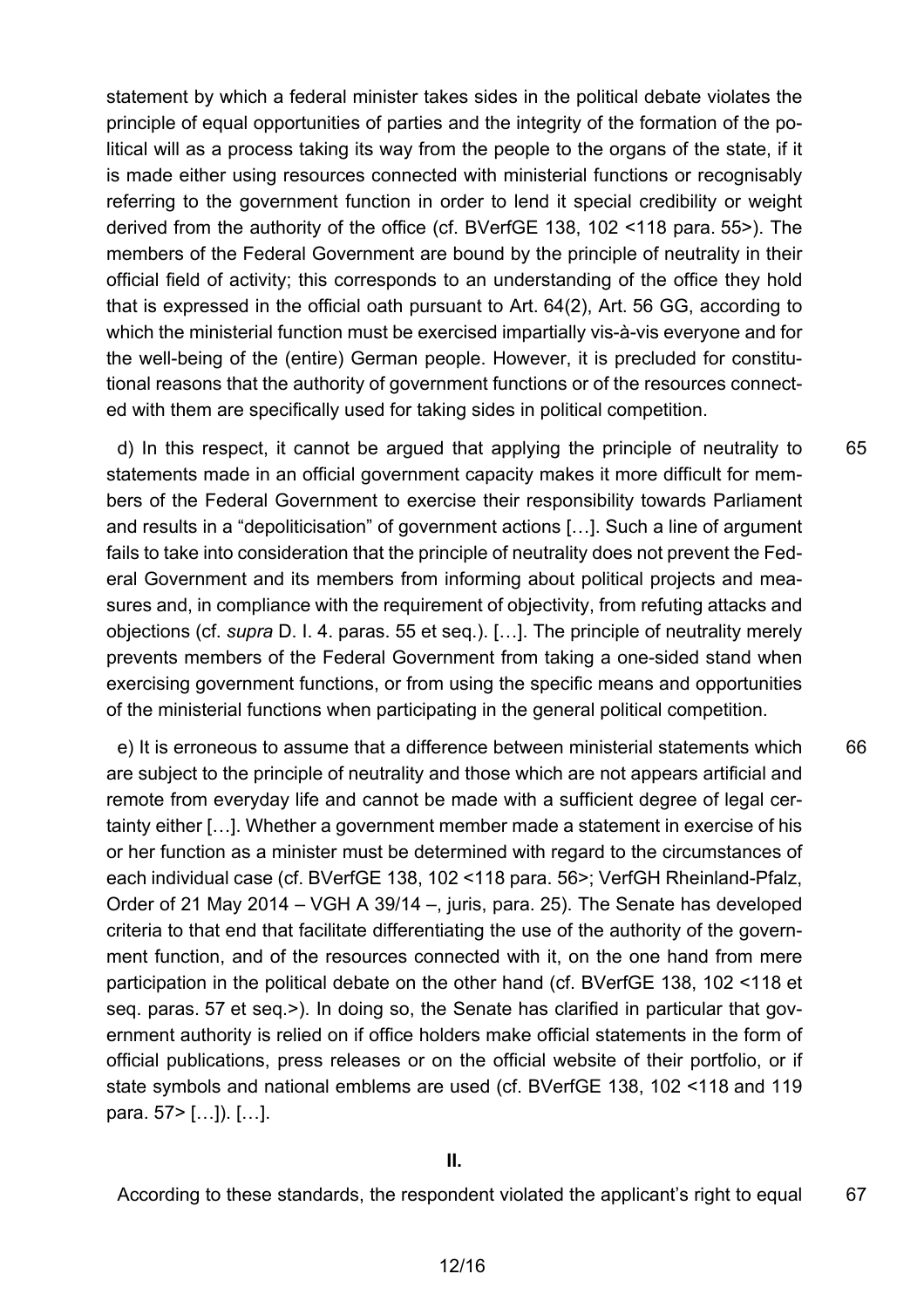opportunities under Art. 21(1) first sentence GG through her press release no. 151/ 2015 of 4 November 2015. By publishing the press release on the website of her ministry, she attributed the authority of her ministerial functions to it (1.). The content of the press release disrespects the applicant's right to equal participation in political competition (2.). This interference is not justified by the respondent's right to present and defend government actions publicly (3).

68 1. a) When issuing press release no. 151/2015 of 4 November 2015, the respondent exercised her government functions. She published the statement on the website of her ministry, using the ministry's official coat of arms, thereby using resources available to her because of her ministerial functions. By publishing the press release on the official website of her ministry, and by using the official coat of arms, she drew on the authority of this function in a specific manner.

69 b) The fact that the respondent did not explicitly refer to her function as a minister in the text of the press release, but made the statement under her real name, does not contradict her acting in an official capacity. The website of a federal ministry serves to communicate messages concerning matters within its field of competence. Therefore, the press release of 4 November 2015 gives the objective appearance of being a statement by the respondent in her capacity as Federal Minister of Education and Research. The fact that the [respondent's] official title is not mentioned is not sufficient to demonstrate that the respondent acted in a non-official capacity. Moreover, the respondent herself admits that she acted in an official capacity when publishing the press release in dispute when referring to the fact that she, as a member of the Federal Government exercising her functions as a minister, refuted an attack to government politics using her official resources.

70 2. By disseminating the press release on the website of her ministry, the respondent disrespected the principle of neutrality of state organs in political competition, thereby violating the applicant's right under Art. 21(1) first sentence GG. The press release contains one-sided, negative assessments of the applicant as well as an attempt to influence the behaviour of potential participants in the demonstration planned for 7 November 2015.

71 a) In her press release, the respondent calls for showing the applicant the "red card". In order to support that, she puts forward that spokespersons of the applicant "foster the radicalisation of society". Moreover, the applicant is explicitly blamed for "rightwing extremists who openly incite hatred and violence, such as Mr Bachmann, the Head of Pegida, [receiving] intolerable support" through the behaviour of Björn Höcke and other spokespersons of the applicant. These statements include derogatory characterisations of the applicant as a party that fosters right-wing extremism and the radicalisation of society. This characterisation can undermine the party's position in the political debate. By using the "red card" metaphor, the respondent clearly urges people to distance themselves from the applicant and thereby one-sidedly influences political competition to the applicant's detriment.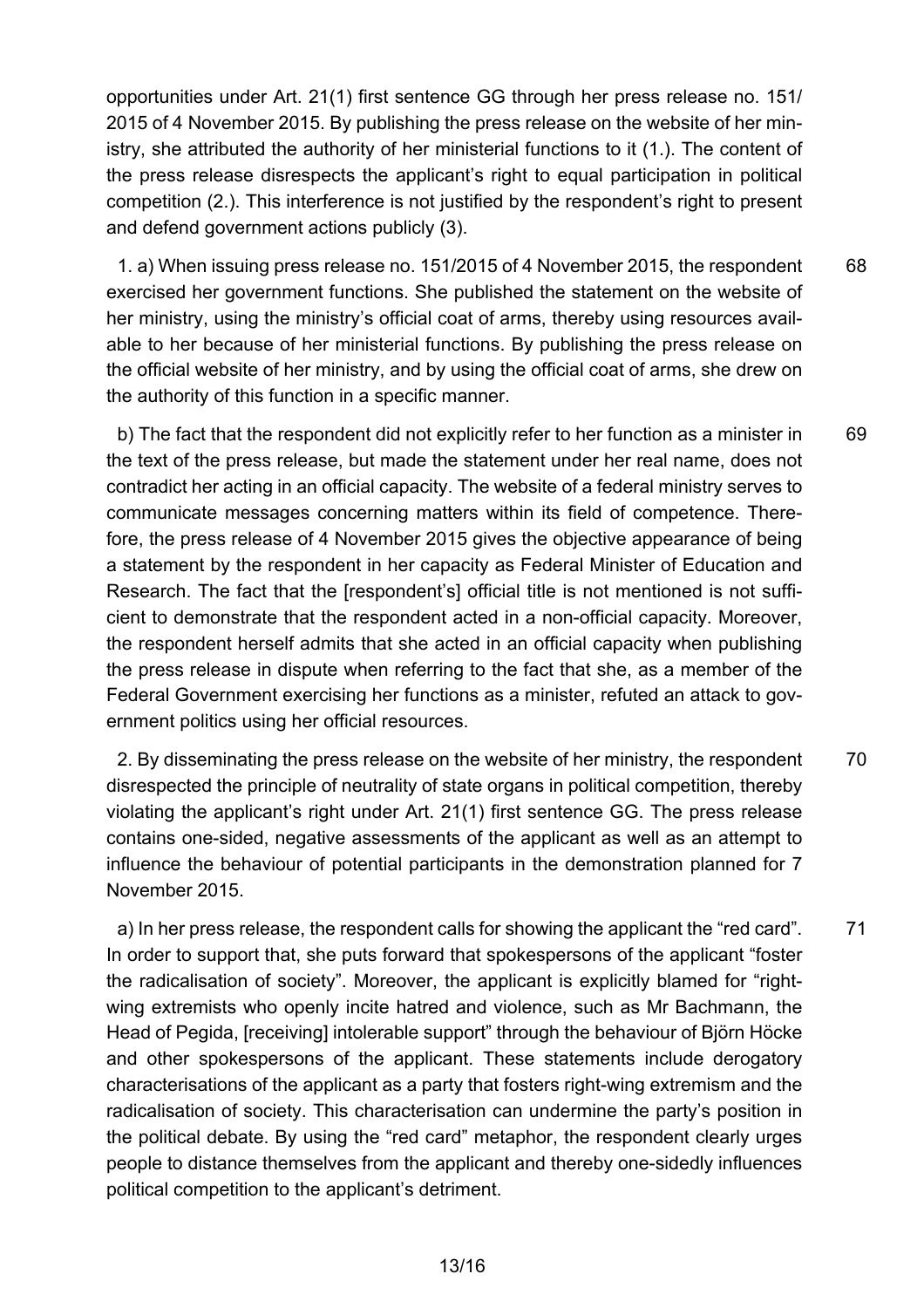72 b) Apart from this, the press release aims at influencing the behaviour of potential participants in the demonstration planned by the applicant for 7 November 2015.

73 aa) It does not contain an explicit call for the boycott of the demonstration announced by the applicant. Potential participants in the demonstration are neither threatened with sanctions, nor is their participation factually obstructed or made impossible in any other way.

74 bb) Contrary to the respondent's view, the press release does not refrain from assessing the participation in this demonstration at all. Rather, the planned demonstration is explicitly identified as the reason for issuing the press release. At the same time, the press release recognisably expresses the respondent's opinion that participation in this demonstration would strengthen a party whose spokespersons foster the radicalisation of society and support right-wing extremists. Against that background, the claim to show such a party the "red card" is at least an indirect prompt to stay away from the planned demonstration. In doing so, she disregards the principle of the neutrality of state organs in political competition.

75 3. The interference with the applicant's right to equal opportunities resulting from the press release of 4 November 2015 is not justified by the respondent's right to publicly explain government actions and to refute attacks thereon.

76

### **a) […].**

77 As a general rule, the power of state organs to maintain public relations requires them to observe the existing order of competences (cf. BVerfGE 44, 125 <149>; 105, 252 <270>). The Federal Government's competences are assigned according to Art. 65 GG. Thus, the respondent cannot invoke Art. 65(2) GG in the case at hand because the press release in dispute lacks any reference to education and research policy, the area of competence assigned to her. […].

78 b) Irrespective of this, a justification of the respondent's interference with the applicant's right to equal participation in political competition is at any rate precluded by the fact that press release no. 151/2015 exceeds the boundaries of the government's official public relations activities, which result from the principles of neutrality and objectivity. The press release neither informs about government actions, nor refutes criticism thereof in an objective way.

79 Indeed, the press release refers to the demonstration that was announced by the applicant for 7 November 2015 and directed against the Federal Government's refugee policies. However, the press release does not contain any explanatory information on the actions of the Federal Government with regard to its refugee policies or another area of policy. Moreover, the press release lacks any objective appraisal of the objections raised against actions taken by the Federal Government or by the Federal Chancellor. Instead, it merely criticises that the applicant's spokespersons foster the radicalisation of society and providing intolerable support to right-wing extremists. Moreover, it contains the respondent's call to show the applicant the "red card", and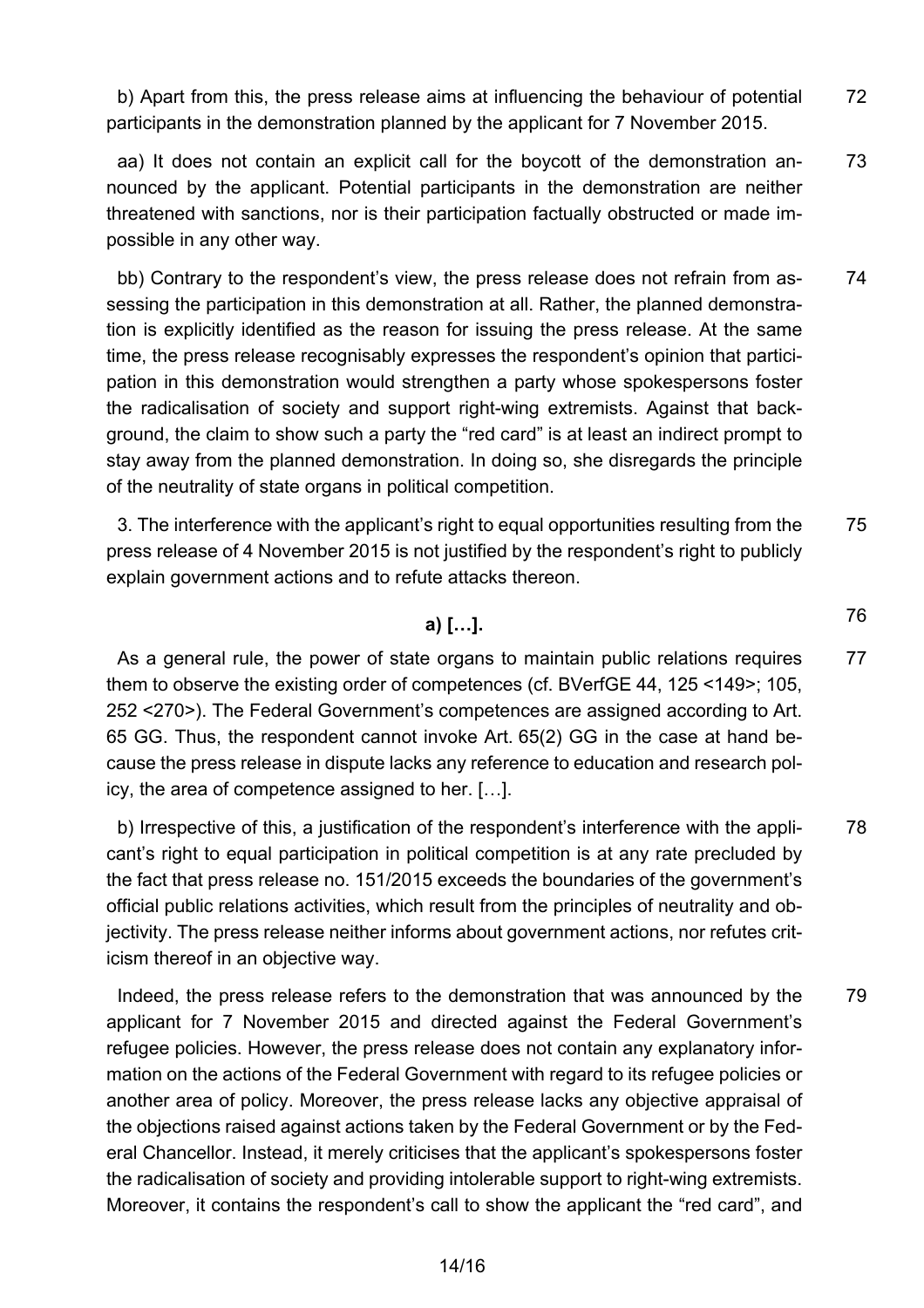thus at least a prompt to stay away from the demonstration on 7 November 2015. Conversely, however, it does not contain any information on political measures and projects of the Federal Government or a rejection of objections raised thereto. Instead, it attacks the applicant in political competition by taking sides on the occasion of the announcement of a political demonstration. Thus, the respondent exceeds the boundaries of the Federal Government's permissible public relations work and of that of its members.

80 c) Nothing different may be inferred from the respondent's argument that publishing the press release on the website of the ministry had been her only possibility of taking part in the political debate because she had not been a member of the *Bundestag*. This argument completely fails to recognise the importance and the function of the principle of neutrality resulting from the principle of equal opportunities of parties. The fact that the respondent was not a member of the *Bundestag* does not justify impairing equal opportunities of parties in political competition by using the resources of the government function exercised by her. The respondent is free to use the means and opportunities that parties have at their disposal in the political debate. However, state resources may not be used because this would open the door to distortions of the present competitive situation that would be incompatible with Art. 21(1) first sentence GG.

**E.**

[…].

| <b>Voßkuhle</b> | Huber       | <b>Hermanns</b> |
|-----------------|-------------|-----------------|
| Müller          | Kessal-Wulf | König           |
| Maidowski       |             | Langenfeld      |

81